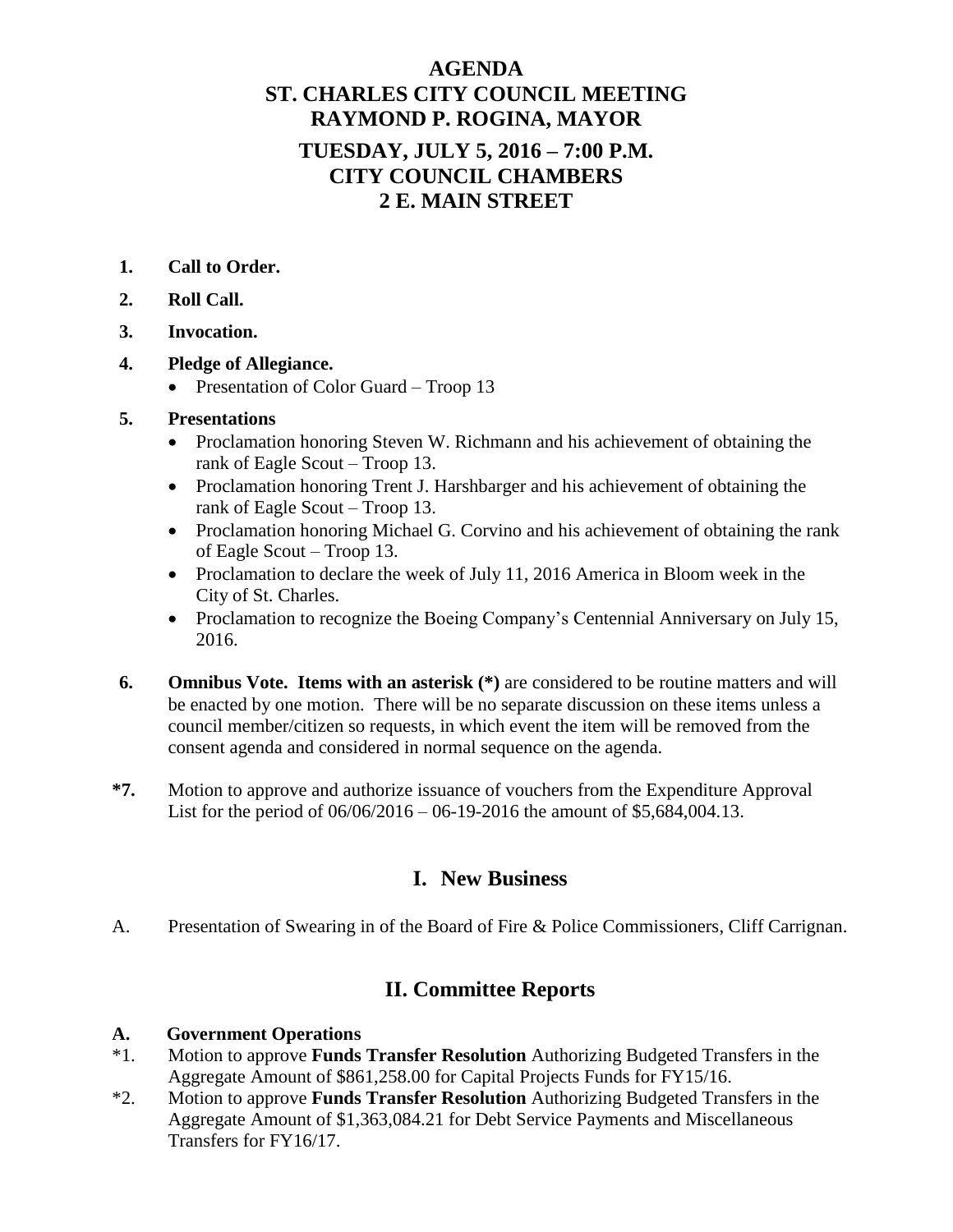July 5, 2016 City Council Meeting Page 2

- 3. Motion to approve a Class E-2 Temporary Liquor License for a series of six (6) events to be held at Riverside Avenue (Walnut & Second Avenues) for St. Charles Cruise Nites sponsored by the St. Charles Chamber of Commerce. The requested dates are: July 19 & 26, and August 2, 9, 16, and 23 from 5:00 pm – 8:00pm. The Finery & Blacksmith Bar will be the local business licensee providing the alcohol.
- \*4. Motion to approve an **Ordinance** Amending Title 5 "Business Licenses and Regulations", Chapter 5.20 "Massage Establishments", Sections 5.20.010 "Definitions", 5.20.080(B), "Issuance and Denial of Licenses", 5.20.110 "Conditions and Restrictions of Licenses", 5.20.170 "Notice" and 5.20.180(C) "Revocation or Suspension of Licenses" of the St. Charles Municipal Code.
- \*5. Motion to approve a **Resolution** Authorizing the City Administrator to Execute a License Agreement By and Between the City of St. Charles and the Downtown St. Charles Partnership.
- \*6. Motion to accept and place on file minutes of the June 20, 2016 Government Operations Committee meeting.

### **B. Government Services**

- \*1. Motion to approve the Use of Amplification Equipment for the St. Charles North High School Homecoming Parade on Friday, September 9, 2016.
- \*2. Motion to approve the Closures of Parking Lot "B" for the St. Charles North High School Homecoming Parade on Friday, September 9, 2016 and St. Charles East High School Homecoming Parade on Friday, September 20, 2016.
- \*3. Motion to approve a **Resolution** Requesting the Closure of Routes 64 and 31 for the St. Charles East and North High School Homecoming Parades.
- \*4. Motion to approve the Use of Amplification Equipment for Vet Fest 2016 at Fox River Harley Davidson.
- 5. Motion to approve a Class E-2 Liquor License for Vet Fest 2016 at Fox River Harley Davidson.
- 6. Motion to approve a **Resolution** Authorizing the Mayor and City Clerk of the City of St. Charles to Execute a Non-Exclusive License Agreement with St. Charles Rowing Club for the Installation of a Floating Dock on the Fox River.
- \*7. Motion to approve a **Resolution** Authorizing the Mayor and City Clerk of the City of St. Charles to award the Bid for the Purchase of Water Treatment Salt to Compass Minerals Inc.
- \*8. Motion to waive the formal bid procedure and approve a **Resolution** Authorizing the Mayor and City Clerk of the City of St. Charles to award Purchase Order for Media Replacement at Well 13 to All Services Contracting Corporation.
- \*9. Motion to approve a **Resolution** Authorizing the Mayor and City Clerk of the City of St. Charles to approve a Purchase Order for Emergency Repairs at Well 9 to Layne Christensen.
- \*10. Motion to approve a **Resolution** Authorizing the Mayor and City Clerk of the City of St. Charles to award the Bid for Construction of the Cable Storage Building to Lite Construction.
- \*11. Motion to approve a **Resolution** Authorizing the Mayor and City Clerk of the City of St. Charles to award the Bid for Legacy Substation 35kV Switchgear to G&W Electric.
- \*12. Motion to approve a **Resolution** Authorizing the Mayor and City Clerk of the City of St. Charles to award the Bid for the Purchase of Mobile Column Lifts to Rack 'M Up Distributors, Inc.